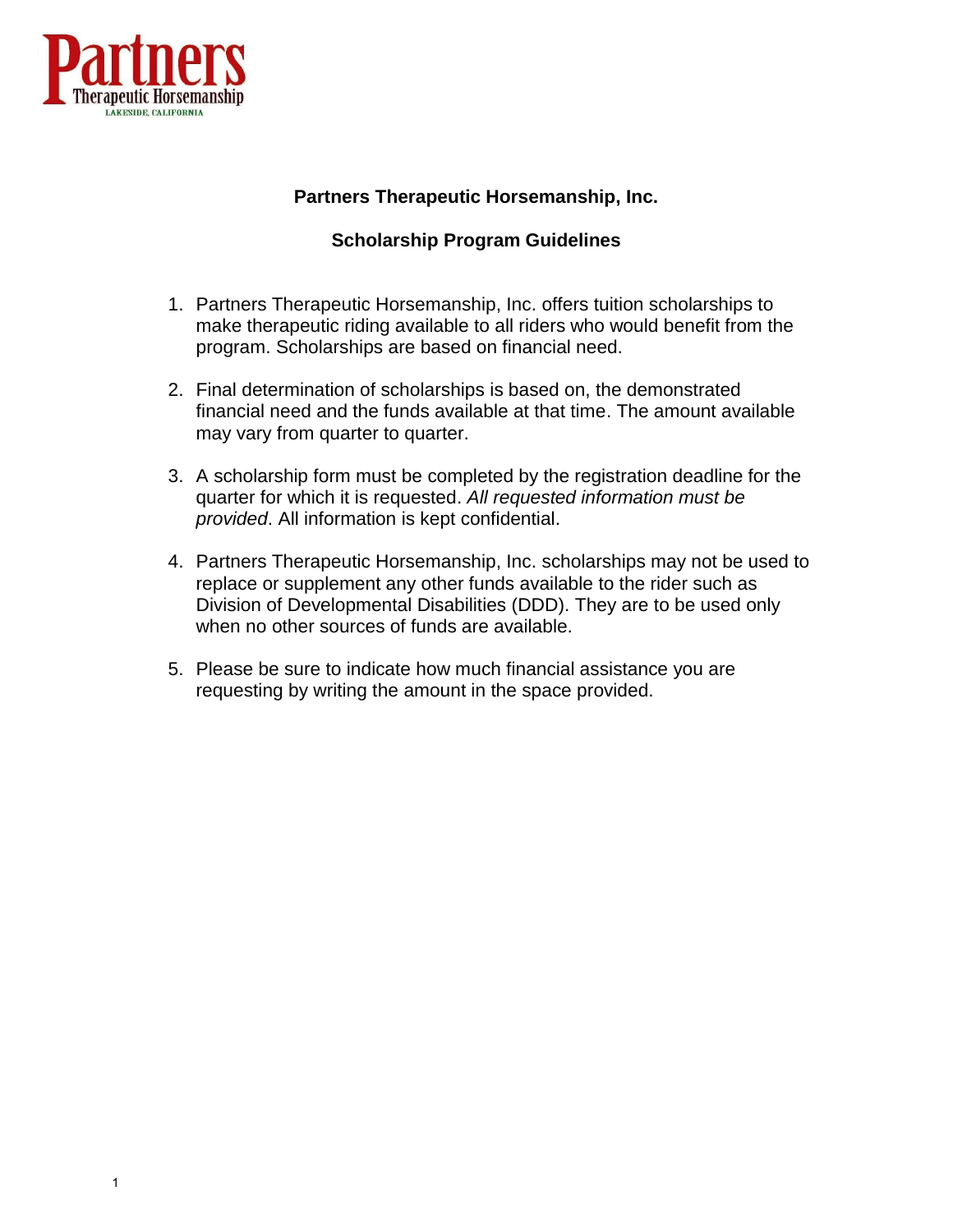

### **PARTNERS THERAPEUTIC HORSEMANSHIP, INC. SCHOLARSHIP FUND FINANCIAL AID APPLICATION**

- New Requests: Initial application may be submitted at any time. Please allow 30 days for Scholarship Committee to review application.
- Renewal Requests: Complete applications are required to be filed annually and are due by July 31st.
- ALL INFORMATION PROVIDED WILL BE HELD IN STRICTEST CONFIDENCE.

| Have you applied before? Yes_______ No_______                                                 |  |  |  |  |
|-----------------------------------------------------------------------------------------------|--|--|--|--|
| Are other members of your family applying for financial aid from Partners?<br>$Yes$ No $\_\_$ |  |  |  |  |
|                                                                                               |  |  |  |  |
| Information requested below applies to Parent/Guardian or Adult Rider.                        |  |  |  |  |
|                                                                                               |  |  |  |  |
|                                                                                               |  |  |  |  |
|                                                                                               |  |  |  |  |
|                                                                                               |  |  |  |  |
|                                                                                               |  |  |  |  |
| Rider resides with: Mother______ Father______ Both Parents______ Guardian______ Self_____     |  |  |  |  |

**FINANCIAL INFORMATION—The following information is required for financial aid.** 

Please list all forms of income received on an annual basis. Mark N/A for any that do not apply to you.

| Wages                           | Alimony/Spousal Support (income)  |
|---------------------------------|-----------------------------------|
| Interest from Savings           | Welfare/General Assistance        |
| <b>Social Security Benefits</b> | Pension/Retirement                |
| <b>VA Benefits</b>              | Insurance Benefits                |
| Medicaid                        | <b>Respite Care</b>               |
| <b>Unemployment Benefits</b>    | Disability Payments/Workers' Comp |
| Child Support (Income)          | Other                             |
| <b>Spousal Support</b>          | Total Income:                     |

#### **Please attach a copy of your most recent income tax return and any W-2's**